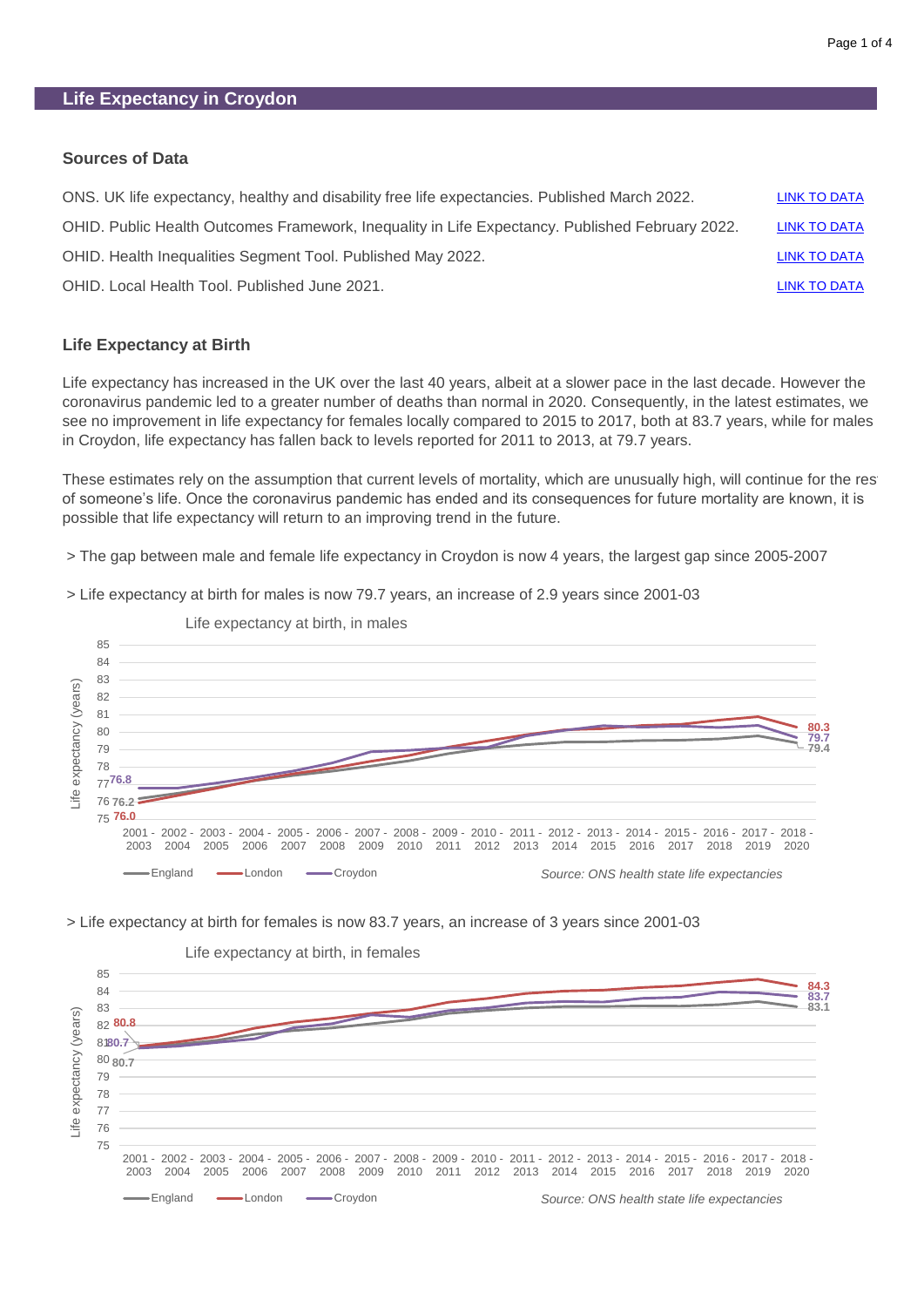Life expectancy at birth is different within different areas of Croydon.

Males and females with the highest and lowest life expectancies are not necessarily from the same areas.



#### Male Life Expectancy, 2015-2019

Reproduced by permission of Ordnance Survey on behalf of HMSO. © Crown copyright and database right 2019<br>OS Licence number 10001927

 > In females, the small area with the highest life expectancy is within Seldon Vale & Forestdale ward. The small area with the lowest life expectancy is within New Addington South



Reproduced by permission of Ordnance Survey on behalf of HMSO. © Crown copyright and<br>database right 2019<br>OS Licence number 10001927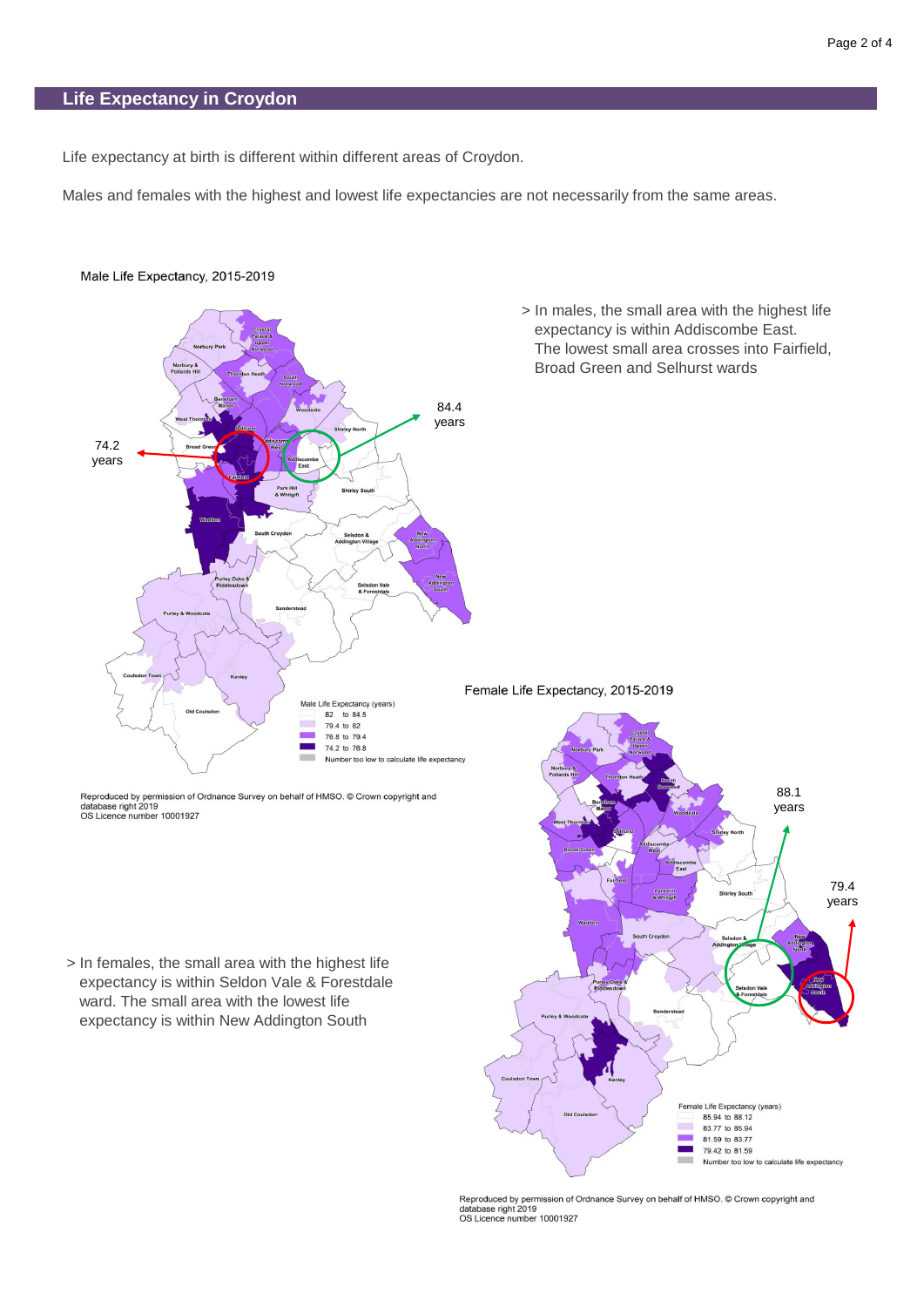### **Inequality in Life Expectancy at Birth**

The slope index of inequality looks into the differences in life expectancy across the whole range of deprivation and summarises this into a single number, showing how many years separate life expectancy within Croydon's most and least deprived areas.





Gap in life expectancy at birth (2020-21) between most and



*Source: PHE Segment Tool*

- > Covid accounted for the majority of the gap in life expectancy in males and females in Croydon, as across London.
- > Compared to London, the % contribution to the gap in life expectancy in males was higher for digestive causes (10.7% in Croydon compared to 6.4% in London and external causes (8.1% in Croydon compared to 5% in London). The % contribution to the gap was lower for other causes (6.6% in Croydon compared to 11.9% in London).
- > Compared to London, the % contribution to the gap in life expectancy in females was higher for respiratory causes (14.2% in Croydon compared to 11.4% in London and deaths under 28 days (5.2% in Croydon compared to 2.1% in London). The % contribution to the gap was lower for other causes (8.1% in Croydon compared to 10.5% in London).